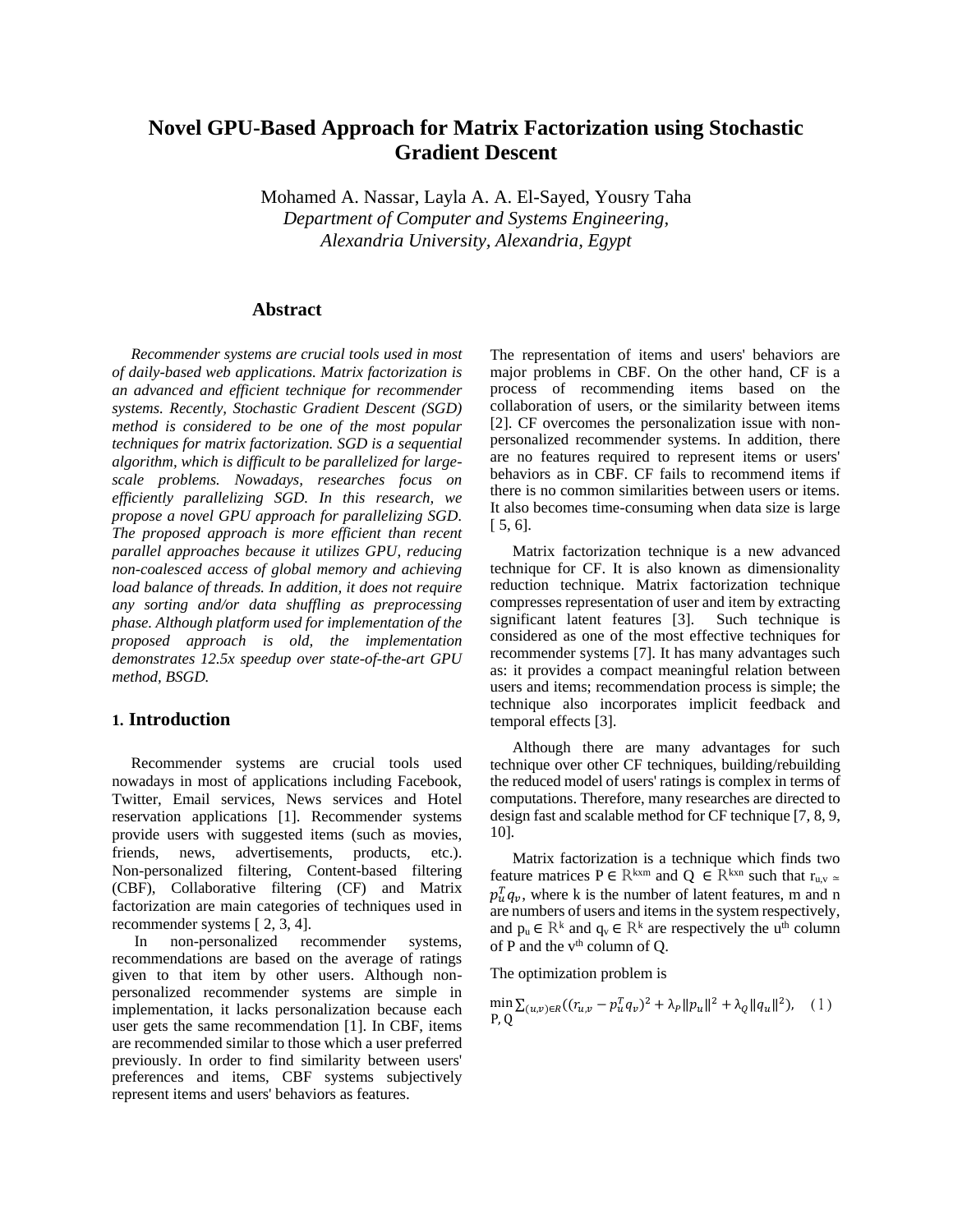Recently, Stochastic Gradient Descent (SGD) is commonly used for matrix factorization [7, 8, 9, 10]. The time complexity per iteration of SGD is  $O(|\Omega|k)$ , where |Ω| is number of ratings. However, SGD is difficult to parallelize. Parallelized versions for shared memory and distributed systems are found in [7, 11, 12].

Nowadays, all systems are heterogeneous including smart devices. These systems achieve a high performance and energy efficiency by utilizing different kind of processors [13, 14]. FPGAs and GPUs are the most common used multiprocessing devices in nowadays systems. Generally, GPU outperforms FPGA for applications, which have floating-point-based operations like SGD, as GPU has native floating-point processors.

GPU is a many-core processor, which has powerful computational capabilities. Although GPU is basically for utilized for graphics processing, GPU has been utilized for parallel intensive numerical computations. A typical GPU consists of hundreds of cores. Compared to the CPU, GPU has better floating-point capability. A GPU is a set of SIMD stream multiprocessors (SMs) with a set of stream processors (SPs) each. Each SM has an efficient shared memory among its SPs. In addition to the shared memory, each SM has a L1 cache managed by hardware. Local registers are available for each SP. GPU Global memory is used for data communication between SMs. A CPU can read/write from/to GPU global memory. At the software level, CUDA [15] is a parallel computing platform which enables software developers to program GPU devices for general-purpose processing (GPGPU). CUDA model is a group of threads running in parallel. In CUDA, we refer to CPU and its memory by term 'host' and GPU and its memory by term 'device'. Host launches kernels -a kernel is a piece of work to be run by GPU threads- to be executed on device. A programmer organizes device as a grid of thread blocks, which consist of a matrix of threads. For a given thread, data to be accessed from memory can be determined by the index of the thread. In order to enhance performance, threads in a single block communicate through the shared memory.

In this paper, the main objective is to propose an innovative parallel approach of SGD based on GPU by efficiently parallelize SGD. Unlike other approaches, this approach aims to overcoming time required by preprocessing phase i.e. no need for any sorting and/or random shuffling of data, and overcoming the complexity of the scheduler to ensure the load balancing across computational resources. Furthermore, our approach eliminates the overhead associated with locking and data locality [7].

The remainder of the paper is organized as follows. In section II, we discuss existing parallelized algorithms. In Section III, we present our efficient parallel proposal.

Experimental results are presented in Section IV. Finally, Conclusions and future work are discussed in Section V.

## **2. Related Work**

The basic idea of SGD is to randomly select a  $r_{u,v}$  from rating matrix  $R^{mxn}$  where u, v are the indices, and m,n are the number of users and items respectively. Then,  $p_u$  and q<sup>v</sup> variables are updated by the following rules.

$$
p_u \leftarrow p_u + \gamma (e_{u,v} q_v - \lambda_P p_u), \quad (2)
$$
  
\n
$$
q_v \leftarrow q_v + \gamma (e_{u,v} p_u - \lambda_Q q_v), \quad (3)
$$
  
\nwhere 
$$
e_{u,v} = r_{u,v} - p_u^T q_v
$$
 (4)

is the error between the actual and predicted ratings for the  $r_{u,v}$ .  $\lambda_P$ ,  $\lambda_Q$  are the regularization coefficients for avoiding overwriting and  $\gamma$  is the learning rate. Then another random instance  $r_{u,v}$  is selected, and  $p_u$  and  $q_v$  are updated by applying rules (2) and (3) respectively. After finishing all ratings, the previous steps are repeated till reaching accepted Root Mean Square Error (RMSE) [7]. The overall SGD procedure takes hours. Therefore, an efficient parallel SGD is very useful.

Although there is a non-SGD methed like CCD++ which is a prallel coordinate descent method, we present the state-of-the-art methods which are based on SGD methods because generally CCD++ running time and RMSE are still worse than state-of-the-art parallel SGD [7]. Thus parallel SGD remains a powerfull method for matrix factorization [7].

## **2.1. HogWild [12]**

HogWild notices that for sampled ratings selected randomly, the updates  $(2 - 3)$  are totally independent provided that rating matrix R is highly sparse. The reason is that the ratings to be processed do not share the same users' identities and items identities. Therefore, iterations of SGD can be run in parallel using different threads. HogWild uses atomic operations when overwriting occurs. [7] proves the convergence under the assumption that rating matrix is very sparse.

### **2.2. DSGD [16]**

DSGD divides a rating matrix R into ratings blocks which are mutually independent and their corresponding variables can be updated in parallel. Independent ratings blocks are running simultaneously.

## **2.3. FSGD [7]**

[16] points out that parallel SGD methods suffer from some issues when they are applied in a shared-memory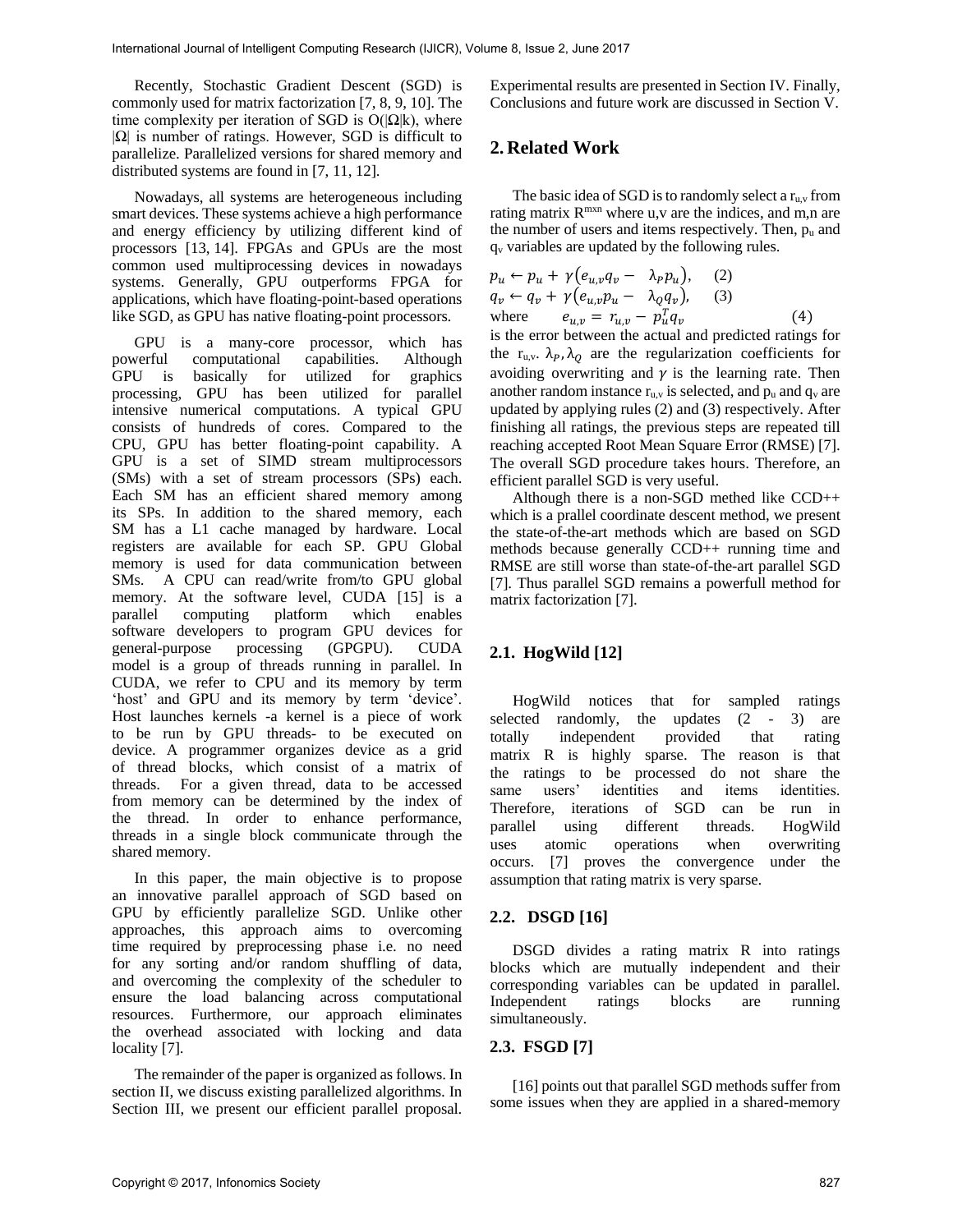environment which cause performance degradation. These issues are as follows:

- Locking problem: The locking problem occurs if a thread is idle because of waiting for other threads.
- Memory discontinuity: HogWild and DSGD randomly pick ratings from R (or from a block of R). The random method generally guarantees good convergence, however it suffers from the memory discontinuity.

In order to overcome previous issues, [16] introduces the following implementation techniques:

- Lock-free scheduling: Once a thread finished processing a block, the scheduler assigns a new block which satisfies the following two criteria: (1) it is a free block. (2) Its number of past updates is the smallest among all free blocks.
- Partial Random Method: In order to overcome the issue of memory discontinuity, FSGD simply accesses rating within blocks sequentially, but block selection is in a random manner.

Unfortunately, the scheduler is unable to keep the number of updates for all blocks balanced in a case where most available ratings are in certain blocks. [7] overcomes the imbalance issue by random shuffling of R, gridding R into blocks and sorting each block by user identities.

## **2.4. BSGD [11]**

[11] introduces batch SGD (BSGD) for GPU, where the gradient of a batch of ratings are taken at the same time. [11] proves that for a selected small batch size, BSGD works like SGD. BSGD mainly grids the GPU into s thread blocks where s is the batch size. Each thread block has k threads where k is number of latent features. Before starting the algorithm, shuffling the dataset is always done. Then, batches are sent to the GPU in streaming manner. Each rating from a batch is assigned to a corresponding thread block.

## **2.5. GPUSGD [20]**

GPUSGD divides a rating matrix R into ratings blocks which are mutually independent and their corresponding variables can be updated in parallel. Independent ratings blocks are running simultaneously using thread blocks of GPU. Authors prove that all independent ratings (i.e. ratings are not sharing the same rows and columns) inside each block can be tagged with same tag number. Therefore a preprocessing phase, tagging and sorting ratings inside each block are performed to provide coalesced access and independent updates by GPU block threads. The experimental results show that GPUSGD performs much better in accelerating the matrix factorization compared with the existing state-of-the-art parallel methods.

# **3.Proposed Approach**

Before discussing the new proposed approach, we highlight the issues with the parallel methods discussed in previous section. Although FSGD overcomes two main issues of previous implementations which are locking problem and memory discontinuity, FSGD suffers from the following issues:

- Ineffective complex scheduler: In order to overcome load imbalance in DSGD, a complex logic scheduler has been proposed. However the scheduler is unable to keep the number of updates for all blocks balanced in a case where most available ratings are in certain blocks. Many systems including Netflix and MovieLens suffer from such issue [17]. Therefore, complex scheduler is considered impractical without applying random shuffling, gridding of all ratings into blocks and sorting each block by user identities before running DSGD [7].
- Complexity of random shuffling of all ratings and sorting blocks: Although random shuffling, gridding R into blocks and sorting each block by user identities is excellent solution for overcoming imbalanced updates for blocks, time complexity required for random shuffling are O(m+n) as random shuffling is performed for row indexes and column indexes separately. In addition, time complexity for sorting users/items identities in each block is O(mlogm)/O(nlogn) respectively as each block has space of O(mn). [7] excludes these times from calculations of time required for FSGD. These times cannot be excluded from overall processing time, as rating matrices for dynamic systems have to be updated frequently. Therefore, random shuffling and sorting blocks are necessary each time running FSGD.

For BSGD, the following issues have to be considered:

- Complexity of random shuffling of rating matrix: BSGD requires random shuffling of rating matrix at the beginning in order to split data into batches. As mentioned in previous point, time complexity for random shuffling cannot be excluded.
- Non-utilized GPU: BSGD assigns each thread block with only one rating from R.
- Non-scalability: BSGD implementation was in a limited size rating matrix. In case of increasing the number of ratings, the processing time increases proportionally.

For GPUSGD, the following issues have to be considered:

• Complexity of preprocessing phase: GPUSGD requires partitioning of rating matrix, tagging blocks entries, and sorting each block by tags.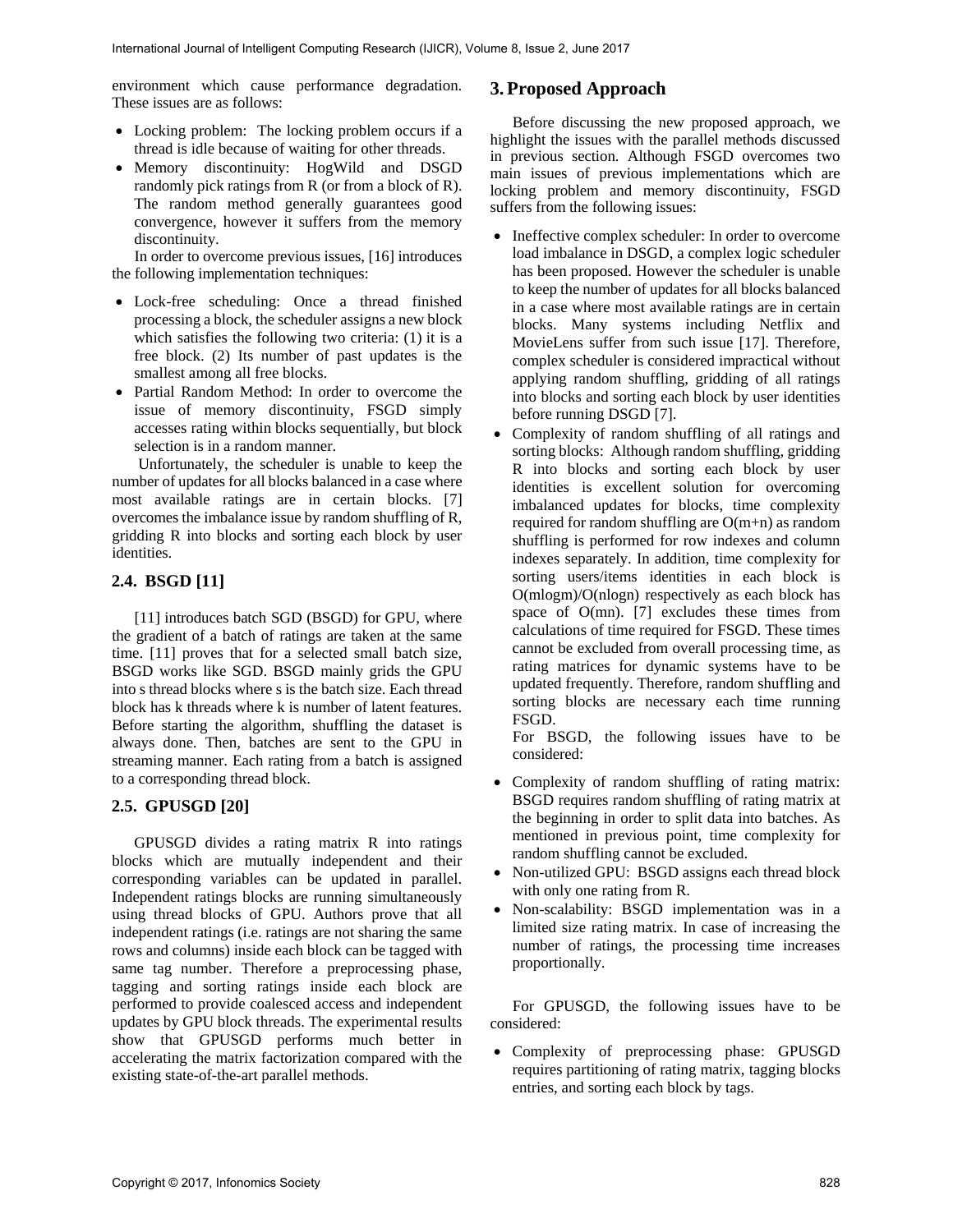• Non-utilized GPU resources: GPUSGD assumes that rating matrix is not sparse which is not the case in recommender systems.

In order to overcome previous issues, we propose Efficient SGD (ESGD) for GPU. First, we represent the ratings as one-dimensional array R of length L. Each entry of R has the following format  $(u$  id, i\_id, r) where u\_id is user identity, i\_id is item identity and r is rating provided by user\_id to i id. In ESGD, ratings and feature matrices (P and Q) are stored in global memory of GPU device. We grid the GPU into two-dimension thread blocks and each thread block has one-dimension threads of size th\_size such that th\_size is multiple of k (number of features). Threads inside each thread block load shared memory with sh\_size ratings in st steps, where  $sh\_size = th\_size$  x st. The loading process is performed in coalesced manner to overcome the issue of random access of global memory (memory discontinuity)[7]. Figure 1 shows an example of loading R to shared memory of two thread blocks in two steps where L  $= 8$ , th\_size  $= 2$  and sh\_size  $= 4$ .

Threads access ratings randomly from shared memory using pre-calculated random array (Rand). Rand is an array containing a pre-calculated random numbers from 0 to sh size – 1. It is worth to mention that the process of generating Rand is offline and one-time. Figure 2 shows an example of accessing ratings randomly from shared memory of a thread block in two steps when sh\_size  $= 4$  and th\_size  $= 2$ . Shaded entries of shared memory show the accessed entries at a certain moment.

In order to assure a high probability of independent updates, we define the following two probabilities:

- The probability of getting 1 random ratings from rating matrix  $R^{mxn}(P_u)$ . Then
- $P_u = \frac{\text{The number of combinations to get l independent ratings } (U)}{\text{The total number of combinations } (2)}$ The total number of combinations $(A)$

Where  $U = \frac{\prod_{k=0}^{l-1} J_k}{l!}$ 

given that  $J_k = (J_{k-1} - 2\sqrt{J_{k-1}} + 1)$  and  $J_0 = nm$ , and  $A = \binom{nm}{l}$  $\binom{m}{l}$ 

#### **Proof**

It is required to have l random selections for independent ratings. Let  $J_k$  is the number of possible independent ratings at  $(k+1)$ <sup>th</sup> selection where  $0 \leq k < 1$ . For 1<sup>st</sup> selection (k = 0), J<sub>0</sub>=nm as we can select any rating from matrix ratings. For  $2<sup>nd</sup>$  selection (k=1),  $J_1 = nm - (2\sqrt{nm} - 1)$  where  $(2\sqrt{nm} -1)$  are the ratings which are in the same row or column of 1<sup>st</sup> selection.

At K step,  $J_k = (J_{k-1} - 2\sqrt{J_{k-1}} + 1)$ . Therefore, total number of permutations will be  $\prod_{k=0}^{l-1} J_k$ . In order to remove repetitions, we divide the  $\prod_{k=0}^{l} J_k$  by  $l!$ .

• The probability of overwriting happens  $(\overline{P}_u)$ when  $l > m$  or  $l > n$ . Then,  $\overline{P_u} = 1$ .

#### **Proof**

After 1<sup>st</sup> random selection of independent rating, the ratings which are sharing the same row or column removed, so the matrix dimensions are reduced to be  $(m-1)$  x  $(n-1)$ . For  $(m-1)^{th}$  selection, the matrix dimension become 1 x (n-m-1). Consequently, any additional selection means overwriting occurs.

Using our proposed approach where  $l > m$ , the probability of overwriting is (x/st) where x is the sparsity of the rating matrix and st is the number of steps to process rating matrix. For large practical systems, sparsity is lower than 0.005. Therefore using  $st = 2$ , the probability of overwriting becomes 0.0025. Therefore assure high probability of independent updates of rows of P and Q by random access of shared memory in predefined steps (st). In case of updating the same rows of P and Q, we use atomic operations.



Figure 1. Process of loading rating array into shared memory of thread blocks



Figure 2. An example of accessing shared memory randomly

We assure a high probability of independent updates of rows of P and Q by random access of shared memory in predefined steps (st). Suppose that x% of R are suffering from the overwriting issue (sharing same user identity or/and item identity) using our approach the percentage will be (x/st)%. In a case of updating the same rows of P and Q, we use atomic operations.

As threads access ratings in shared memory randomly, therefore P and Q rows are accessed randomly, which degrades performance drastically. Therefore, we assign each consecutive k threads the task of accessing P and Q rows of a certain rating. Consequently, the access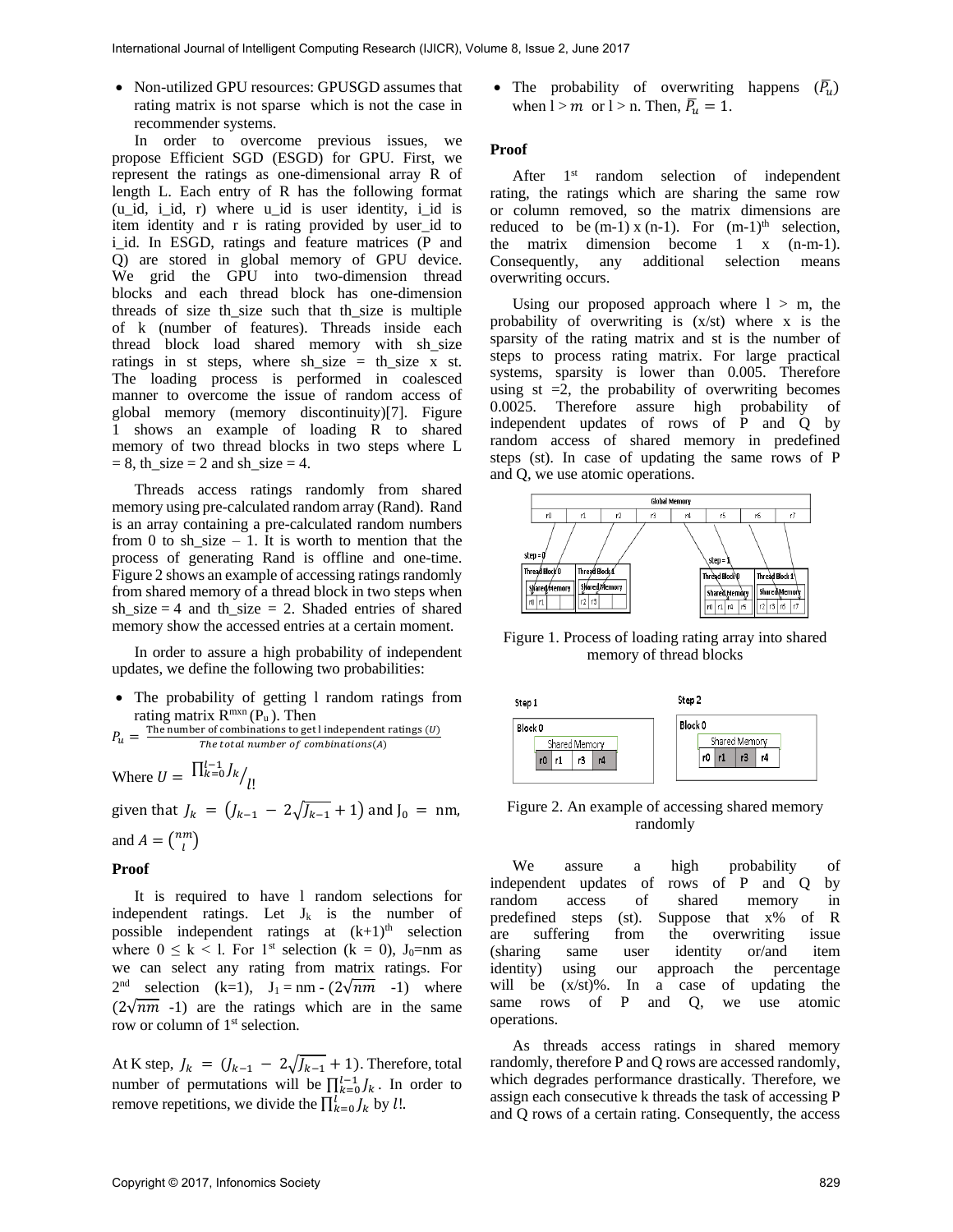of P and Q becomes coalesced which enhances the performance dramatically. Figure 3 and Figure 4 shows two examples of non-coalesced and coalesced access of P rows where th\_size = 2 and  $k = 2$ . We assume the user\_id of two ratings are 0 and 200 consequently.



Figure 3. Example of non-coalesced access for P



Figure 4. Example of coalesced access for P

Algorithm 1 shows the overall procedure of ESGD. First, we grid the GPU into two-dimensional thread blocks with size of  $\sqrt{L/\text{sh\_size}} x \sqrt{L/\text{sh\_size}}$ , and organize each thread block to have th\_size of threads where th\_size x st = sh\_size (steps 1 and 2). Then, host copies R, feature matrices (P and Q) and Rand array to global memory of the GPU (step 3). Then, calling for kernel execution is performed (step 4). Finally, device copies P and Q to host for calculation of RMSE (steps 5 and 6). Steps 3, 4, 5 and 6 are repeated until reaching accepted RMSE. Algorithm 2 shows the GPU kernel algorithm. The modular arithmetic operation (step 21) is expensive on GPU, so that it is important to select k to be radix 2. Therefore, performing bitwise operation (x mod  $k = x \& (k - 1)$  improves the performance. For simplicity and better presentation of Algorithm 1 and 2, we assumed that results of division and root operations are integer numbers.

| Algorithm 1. The overall procedure of ESGD            |
|-------------------------------------------------------|
| Require R, P, Q, st, Rand, sh_size, L, th_size, k     |
| 1. grid device in two-dimension thread blocks of size |

```
(\sqrt{L/sh\_size}, \sqrt{L/sh\_size})set # of threads in each thread block to be th_size
```

```
3. copy R, P, Q, Rand to device (d_R, d_P, d_Q, d_Rand
```
- respectively)
- 4. call device kernel ESGD\_kernel(d\_R, d\_P, d\_Q, d\_Rand)
- 5. copy d\_P and d\_Q to host P and Q
- 6. calculate RMSE
- 7. Repeat steps 3, 4, 5 and 6 until reaching accepted RMSE value

```
Algorithm 2. The ESGD kernel
```
- Require d\_R, d\_P, d\_Q, d\_Rand
- 1.  $col = blockIdx.x * blockDim.x + threadIdx.x$
- 2. row= threadIdx.y<br>3. abs threadIdx =  $r$
- $abs_{\text{a}}$ threadIdx = row \* blockDim.y + col
- 4. abs\_blockIdx = bockIdx.y \* gridDim.x + blockidx.x
- 5.  $thIdx = \text{threadIdx.x}$
- 6. define shared memory array sh\_rat of sh\_size length
- 7. define shared memory array sh\_pred of th\_size/k length
- 8. **for**  $i = \{0, \ldots, st-1\}$  **do** //loading data into shared memory
- 9.  $sh\_rat[blockDim.x^*i+thIdx] =$ 
	- d\_R[blockDim.x\*i+thIdx+sh\_size\*abs\_blockIdx]
- 10. synchronize threads
- 11. **end for**
- 12. **for**  $i = \{0, ..., st-1\}$  **do**
- 13. randIdx = Rand[thIdx + st \* th\_size]
- 14. **for**  $j = \{0, ..., k-1\}$  **do**
- 15. synchronize threads
	-

```
16. newThIdx = (thIdx + j * th_size)/k<br>17. u = sh\_rat[newThldx + j * th\_size]u = sh\_rat[newThIdx + j * th\_size].u_id
```
- 18.  $v = sh\_rat[newThIdx + j * th\_size].i_id$
- 19.  $r = sh\_rat[newThIdx + j * th\_size].r$
- 20.  $p_q_idx = thIdx\%k$ <br>21.  $p = P[u \text{ id}, p \text{ q } idx]$

 $p = P[u_id,p_q_idx]$ 

- 22.  $q = Q[i_id,p_q_idx]$ <br>
23. atomicAdd(sh\_pred[ 23. atomicAdd(sh\_pred[thIdx/k], p\*q)
- 24. synchronize threads
- 25.  $e_{u,v} = r sh\_pred[thIdx/k]$
- 26.  $d_u = \gamma (e_{u,v}q \lambda_p p)$ 
	-
- 27.  $d_v = \gamma(e_{u,v}p \lambda_0q)$ <br>28. atomicadd(P[u\_id,p\_q\_i 28. atomicadd(P[u\_id,p\_q\_idx], d\_u)
- 29. atomicadd(Q[i\_id,p\_q\_idx], d\_v)
- 30. **end for**
- 31. **end for**

### **4.Experiments and Results**

We evaluated our proposed GPU-based ESGD on real free datasets available from MovieLens. For our experiments, we used 100K, 1M and 10M MovieLens datasets. The initial values of P and Q are randomly generated with a uniform distribution. Table 1 shows statistics and parameters used for each dataset. We evaluated the accuracy of ESGD using RMSE metric. As the objective of the research is to enhance the performance rather than RMSE, so we apply fixed learning rate instead of an adaptive learning rate.

Table 1. The statistics and parameters for each dataset

| <b>Dataset</b> | <b>100K</b> | 1 <sub>M</sub> | 10 M      |
|----------------|-------------|----------------|-----------|
| m              | 943         | 6,040          | 71,567    |
| n              | 1,683       | 3,952          | 65,133    |
| #Training      | 90,000      | 810,082        | 9,000,000 |
| # Test         | 10,000      | 89,915         | 1,000,000 |
| k              | 16          | 16             | 16        |
| λ              | 0.05        | 0.05           | 0.05      |
|                | 0.01        | 0.01           | 0.05      |
| sh size        | 2000        | 2000           | 2000      |
| th size        | 1000        | 1000           | 1000      |
| St             | 2           | 2              |           |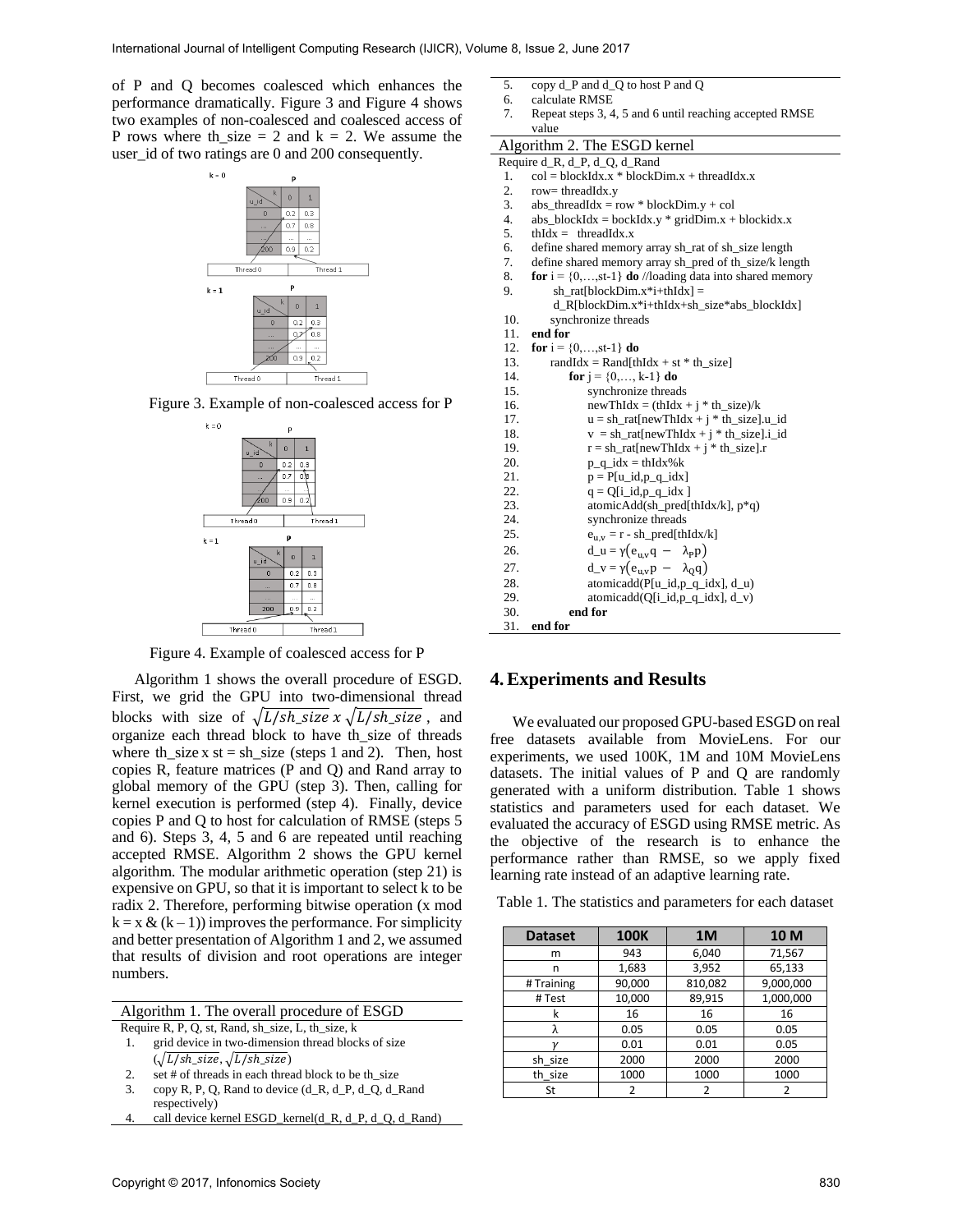We first normalize data of rating matrix before applying ESGD by subtracting baseline predictor  $(b<sub>u_id,i_id</sub>)$  prior to computation model [18]. Baseline predictor form used is

$$
b_{u\_id,i\_id} = \mu + b_{u\_id} + b_{i\_id}
$$

where  $\mu$  is the average overall ratings,  $b_{u_id}$  and  $b_{i_id}$  are user and item baseline predictors, respectively. They are calculated as per the following equations:

$$
b_{u\_id} = \frac{1}{|I_{u\_id}|} \sum_{i \in I_{u\_id}} (r_{u\_id, i\_id} - \mu)
$$
  

$$
b_{i\_id} = \frac{1}{|U_{i\_id}|} \sum_{u \in U_{i\_id}} (r_{u\_id, i\_id} - b_{u\_id} - \mu)
$$

In prediction steps, we added the  $b_u$  id, id to the ESGD prediction results in order to get a correct values of RMSE.

In order to calculate total time required per iteration for ESGD (t), we used the following equation:

$$
t = t_{hd} + t_{GPU} + t_{dh} \\
$$

where  $t_{\text{GPU}}$  is the GPU processing time,  $t_{\text{hd}}$  and  $t_{\text{dh}}$  are the times required to transfer data from host to GPU and vice versa, respectively.

Regarding platform, we used a Laptop Sony VPCEG28FA with Intel i5 2.4 GHz processor and 4GB RAM. The GPU is NVIDIA GeForce 410M with 512 MB dedicated RAM. After running ESGD for 100K, 1M and 10M datasets, we found that times required per iteration are  $0.02$ ,  $0.20$  and  $2.29$  sec(s) respectively. It is worthwhile to mention that time required per iteration is constant for a given dataset as the behavior of ESGD per each iteration does not change. Table 2 shows minimum RMSE and the number of iterations to get it for each dataset.

Table 2. The Minimum RMSE and the Number of Iterations to get it for each dataset

| <b>Dataset</b> | <b>RMSE</b> | # of iterations |
|----------------|-------------|-----------------|
| 100K           | 0.9378      |                 |
| 1M             | 0.8991      | 11              |
| 10M            | 0.8709      | 15              |

Compared with previous methods mentioned in the previous section, our method is the fastest one, as it does not require any time for shuffling dataset and/or sorting portions of the dataset before processing it. BSGD processed ratings from first 50,000 users on the first 2,000 movies of Netflix data [19, 20]. We used the same dataset to compare the performance of ESGD with BSGD. Although processing time of BSGD does not include preprocessing time, processing time per iteration of ESGD is 0.1 sec and the processing time for BSGD requires on best case 1.255 sec per iteration. Accordingly, ESGD demonstrates 12.5x speedup over BSGD. Figure 5 compares time



Figure 5. A comparison between BSGD and ESGD

### **5. Conclusions and Future work**

In this research, we proposed ESGD which is GPUbased innovative parallel method for SGD. Unlike previous methods, ESGD does not require any sorting and/or random shuffling of data as preprocessing phase. In addition, ESGD does not require any complex scheduler for load balancing of data across computational resources. In ESGD, utilization of computational resources and load balancing of data are accomplished. Although the platform used for experiments is not up-todate, our results show that ESGD is the fastest method over any previous methods. The time required per iteration is 2.29 secs for 10M dataset. Despite of that performance is the objective of ESGD, The RMSE of ESGD reaches 0.8709 in 15 iterations.

It would be beneficial to investigate the best parameters to use i.e. th\_size and st. It is clear that for small values of st, number of iterations becomes smaller, however probability of updating same rows of P and Q increases which might degrade the performance. In addition, it would be extremely interesting to study the possibilities to overcome the limitation of GPU global memory i.e. ratings size is bigger than global memory size. Therefore, it is necessary to study the following two main approaches to accomplish better performance for big data. First, pipelining the data transfer from/to GPU and kernel execution. Second, using GPU clustering to parallelize the execution [20].

### **6. References**

[1] Mohammad Aamir and Mamta Bhusry, "Recommendation System: State of the Art Approach," International Journal of Computer Applications, Volume 120, June 2015.

[2] Zheng Wen, "Recommendation System Based on Collaborative Filtering," CS229 Lecture Notes, Stanford University, December 2008.

[3] Y. Koren, R. Bell and C. Volinsky, "Matrix factorization techniques for recommender systems," Computer, vol. 42 Issue 8, pp. 30-37, August 2009.

required versus number of iterations between BSGD and ESGD.